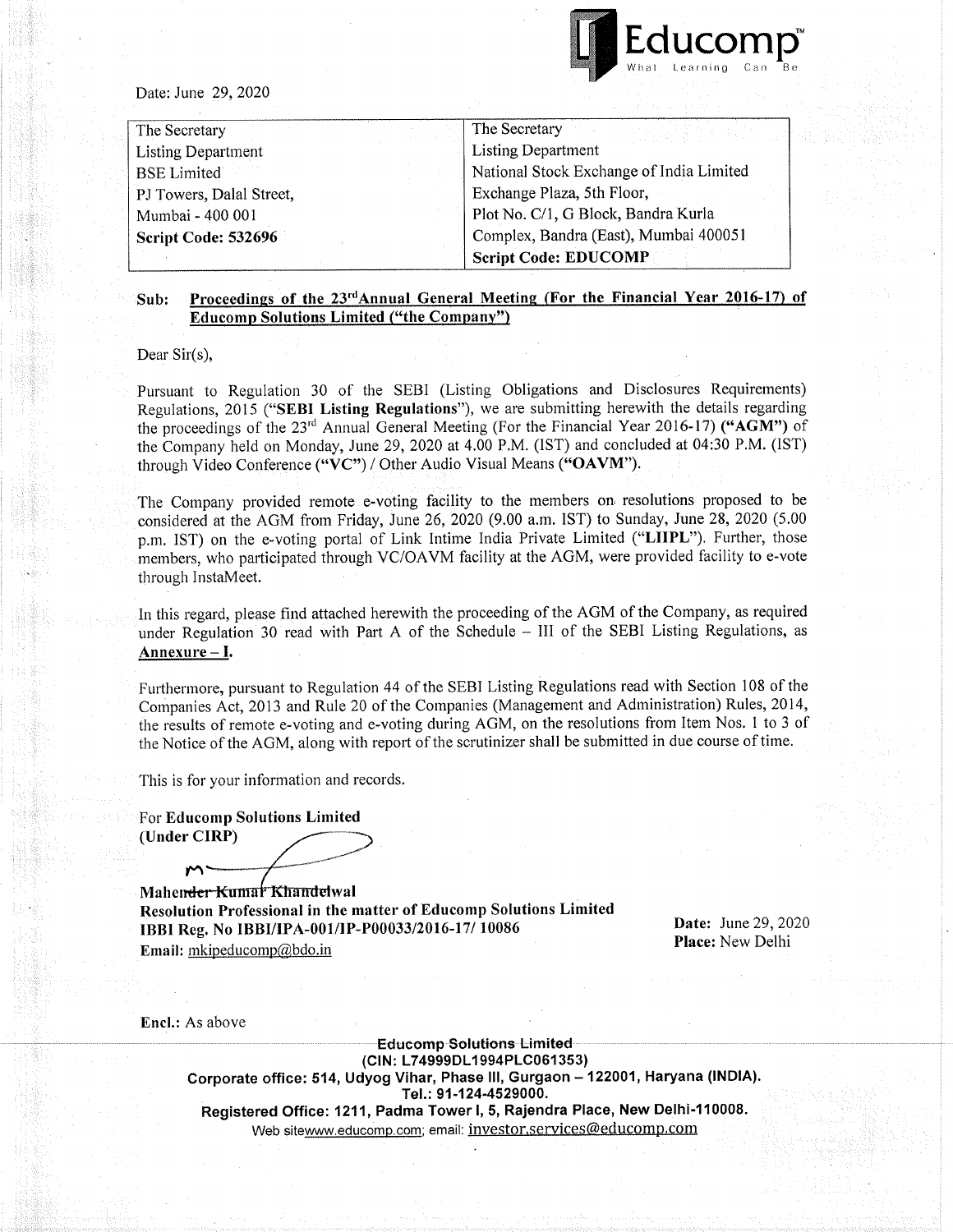

M

 $\cdot$   $\cdot$ 

o

## <u>Annexure – I</u>

## Summary of Proceeding of the 23<sup>rd</sup> Annual General Meeting(For the Financial Year 2016-17) of Educomp Solutions Limited ("the Company")

The 23<sup>rd</sup>Annual General Meeting (For the Financial Year 2016-17) ("AGM") of the Company was held on Monday, June 29, 2020 at 4.00 P.M. (IST) through Video Conference ("VC") / Other Audio Visual Means ("OAVM").

Mr. Mahender Khandelwal, Resolution Professional, took the Chair for convening the proceedings of the  $23<sup>rd</sup>$  AGM of the Company. He welcomed all the shareholders attending the meeting through VC and introduced his Panel Members including Director, Statutory Auditors, Secretarial Auditors and Scrutinizer, who joined the AGM through VC. The Chairman addressed the shareholders and briefed about ongoing Corporate Insolvency Resolution Process under Section 10 of the Insolvency and Bankruptcy Code, 2016 and significant challenges which the Company is facing in servicing its debt obligations including the unsuccessful debt restructuring efforts made by the Company over the years. He also apprised the members that the Company doesn't have new operations and it is servicing only to old customers with very limited staff and trying to stay afloat. He also informed the members that in the event, no resolution is achieved of stressed assets of the Company, the Company may be liquidated upon the order of the Adjudicating Authority /Appellate Tribunal/subsequent appellate authority.

The Chairman thereafter declared that the copies of the audited Financial Statements for the year ended  $31<sup>st</sup>$  March, 2017, Board's and Auditor's report had been emailed to the members along with the Notice of the AGM and its corrigendum. The Chairman further informed the shareholders that e voting facility has been provided to all members to vote electronically and the same shall be available during the meeting as well.

Clarifications were provided to the queries raised by the members.

The following items of business, as per the Notice of the AGM were transacted:-

- 1. To receive, consider and adopt the audited financial statements of the Company for the financial year ended  $31<sup>st</sup>$  March, 2017, including Balance Sheet as at  $31<sup>st</sup>$  March, 2017 and Statement of Profit & Loss for the year ended on that date and the reports of the Board of Directors and Auditors thereon.
- 2. To appoint <sup>a</sup> Director in place of Mr. Vinod Kumar Dandona (DIN: 06730804), who retires from office by rotation, and being eligible, offers himself for re-appointment.
- 3. To ratify the appointment of Statutory Auditors of the Company and to fix their remuneration.

The Chairman informed the shareholders that Mr. Ankush Agarwal, Partner (C.P. No. 14486) of M/s. MAKS & Co., Practicing Company Secretaries (FRN : P2018UP067700), Scrutinizer was present in the AGM for the purpose of scrutinizing the remote e-voting and e-voting process at the AGM in <sup>a</sup> fair and transparent manner. The Chairman further informed the members that the results of voting shall be disseminated to the Stock Exchanges and it will also be displayed on the website of the Company (www.educomp.com) and on the website of Link Intime India Private Limited  $(\text{https://instavote.linkintime.co.in)}$ , the e-voting agency.

**Educomp Solutions Limited** (CIN: L74999DL 1994PLC061353) Corporate office: 514, Udyog Vihar, Phase III, Gurgaon - 122001, Haryana (INDIA). Tel.: 91-124-4529000. Registered Office: 1211, Padma Tower I, 5, Rajendra Place, New Delhi-110008. Web sitewww.educomp.com; email: investor.services@educomp.com